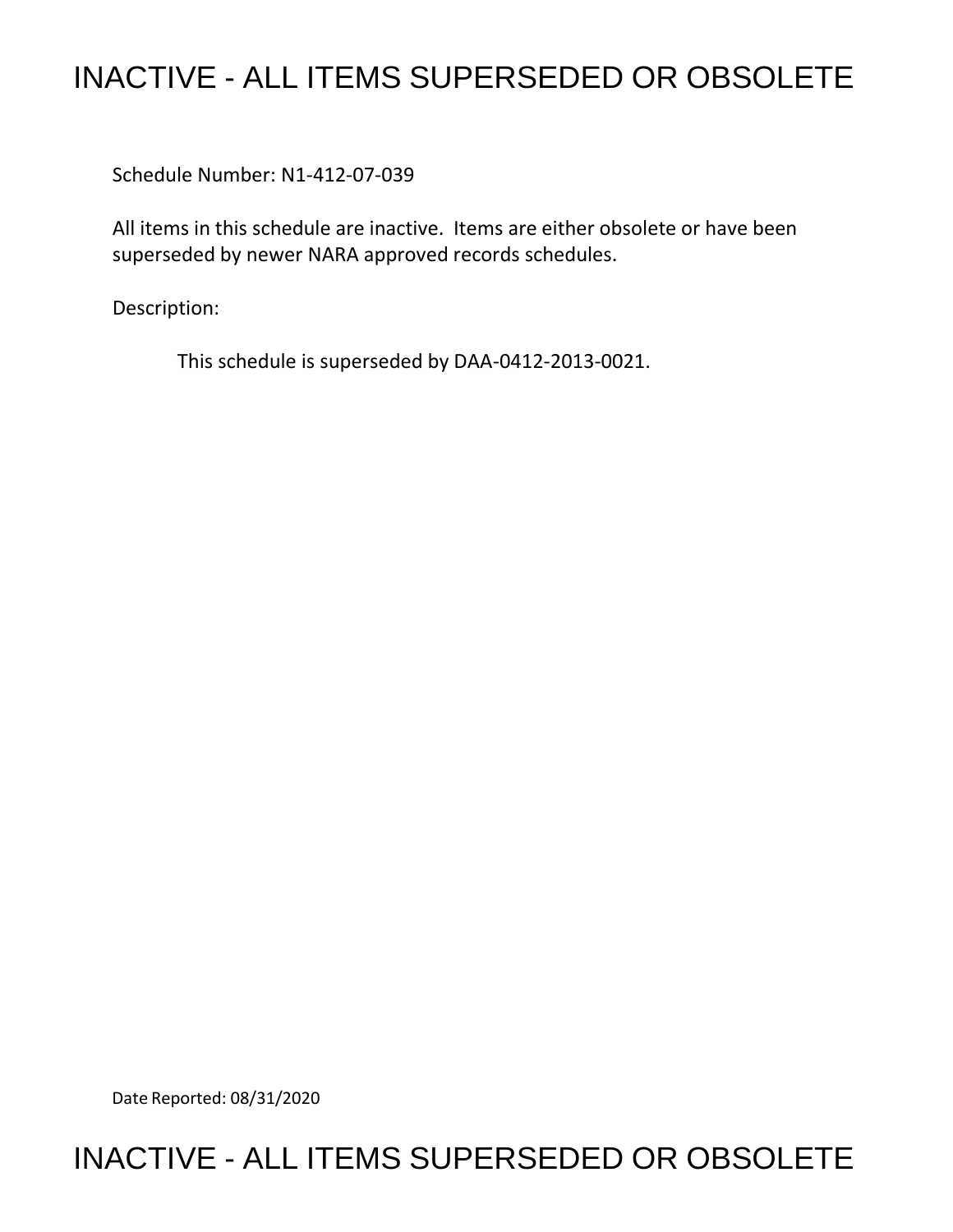| <b>REQUEST FOR RECORDS DISPOSITION AUTHORITY</b>                                    |                                           |                          |              |                                                                            |                                                                        |                                            |
|-------------------------------------------------------------------------------------|-------------------------------------------|--------------------------|--------------|----------------------------------------------------------------------------|------------------------------------------------------------------------|--------------------------------------------|
| To: NATIONAL ARCHIVES and RECORDS ADMINISTRATION (NIR)<br>WASHINGTON, DC 20408      |                                           |                          |              | JOB NUMBER $N1 - 4/3 - 07 - 39$<br>DATE RECEIVED<br>$1/11/07$              |                                                                        |                                            |
| 1. FROM (Agency or establishment)                                                   |                                           |                          |              | <b>NOTIFICATION TO AGENCY</b>                                              |                                                                        |                                            |
|                                                                                     | U.S. Environmental Protection Agency      |                          |              |                                                                            |                                                                        |                                            |
| 2. MAJOR SUBDIVISION                                                                |                                           |                          |              |                                                                            |                                                                        |                                            |
| Pesticides                                                                          |                                           |                          | 3303a,       | the                                                                        | In accordance with the provisions of 44 U.S.C.<br>disposition request, | including                                  |
| 3. MINOR SUBDIVISION                                                                |                                           |                          | be           |                                                                            | amendments, is approved except for items that may                      |                                            |
| Headquarters                                                                        |                                           |                          |              | marked Adisposition not approved= or<br>A withdrawn $\equiv$ in column 10. |                                                                        |                                            |
|                                                                                     | 4. NAME OF PERSON WITH WHOM TO CONFER     | 5. TELEPHONE             |              | <b>DATE</b><br>ARCHIVIST OF THE UNITED STATES<br>0116102<br>All Wint       |                                                                        |                                            |
| John B. Ellis                                                                       |                                           | 202-566-1643             |              |                                                                            |                                                                        |                                            |
| <b>DATE</b><br>SIGNATURE OF AGENCY REPRESENTATIVE<br>$1 - 8 - 07$<br>SofirB. Ellis- |                                           |                          |              |                                                                            |                                                                        |                                            |
|                                                                                     |                                           |                          | <b>TITLE</b> | <b>Agency Records Officer</b>                                              |                                                                        |                                            |
| 7. Item<br>No.                                                                      | <b>é. DESCRIPTION OF ITE</b>              | AND PROPOSED DISPOSITION |              |                                                                            | 9. GRS OR SUPERSEDED<br><b>JOB CITATION</b>                            | <b>10. ACTION TAKEN</b><br>(NARA USE ONLY) |
|                                                                                     | EPA 315 Pesticides Registration Documents |                          |              |                                                                            | N1-412-95-2/2                                                          |                                            |
| 29/5                                                                                | COPR                                      |                          |              |                                                                            |                                                                        |                                            |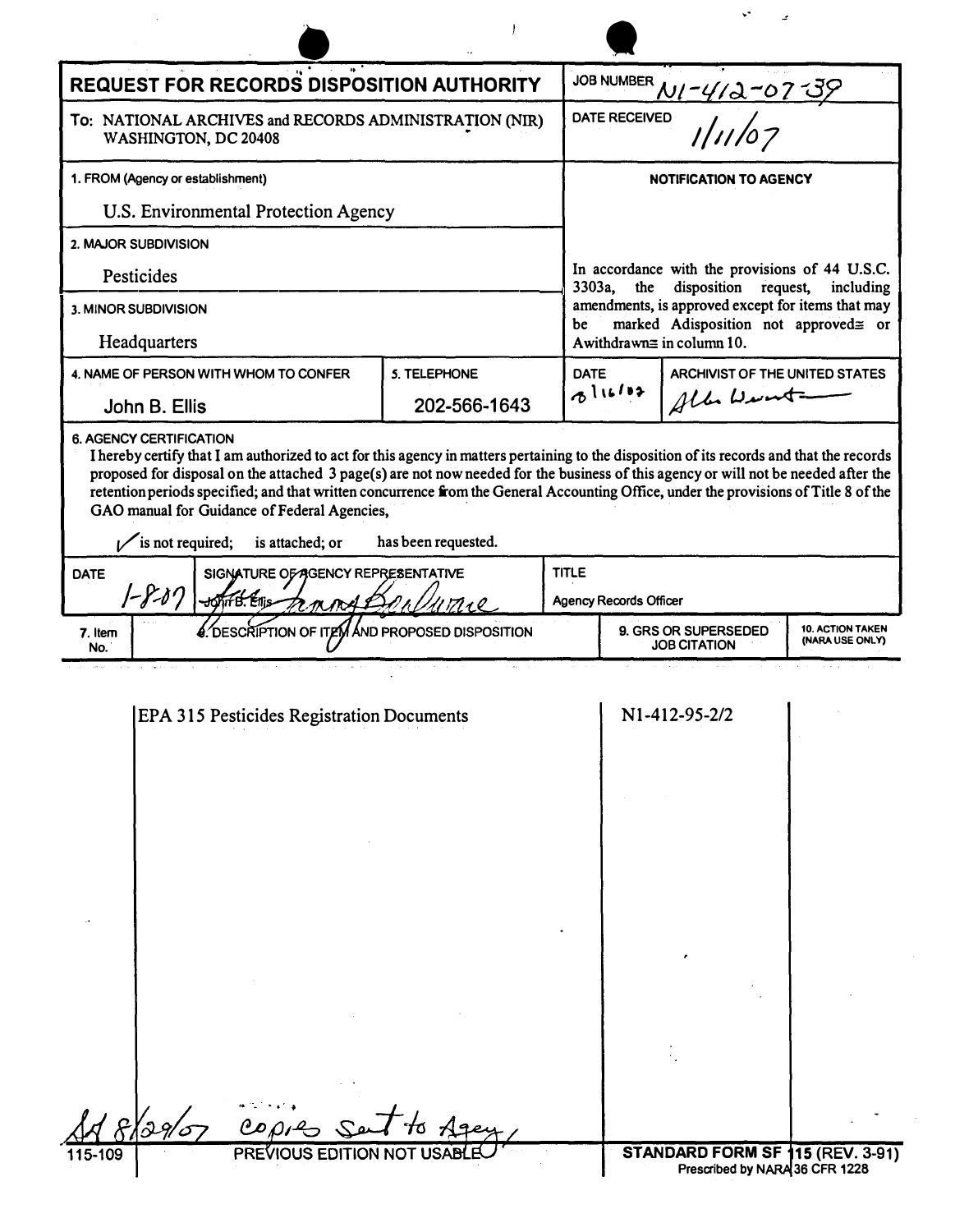# **EPA Records Schedule 315**

**Status: Final, 02/29/2008** 

**Title: Pesticides Registration Documents** 

**Program: Pesticides** 

**Applicability: Headquarters** 

**Function: 108-025-06-01 - Ensure Safe Use of Pesticides** 

#### **NARA Disposal Authority:**

**This schedule authorizes the disposition of the record copy in any media (media neutral), excluding any records already in electronic form. Records designated for permanent retention must be transferred to the National Archives in accordance with NARA standards at the time of transfer.** 

" ..

**• Nl-412-07-39** 

#### **Description:**

**Records support the pesticide product registration process. Files contain trade secrets and are restricted from public use.** 

**Registration jackets include the application for new registration of a pesticide, confidential statement of formula, enforcement action, product label, label change recommendations, chemical reviews, reports and materials supporting label citations, enforcement case reviews, cancellation notices, certified mail receipts, products, formulas, and related registration records.** 

**Experimental use product jackets (EUPs) include the application for experimental use, product label, application data, EPA briefing paper (covering formulation, crop and rate of application, product characteristics, toxicity evaluation and recommendations), and acceptance or rejection letter.** 

**Pesticide tolerance petition jackets include correspondence between EPA and pesticide manufacturers regarding petitions for tolerance, and may include product labels and updates, applications for temporary permits, chemical analysis reports, rejection notices, pesticide petition resumes, Federal Register notices, interoffice memos, inert ingredient tolerance/tolerance exemption petitions and other related documents.**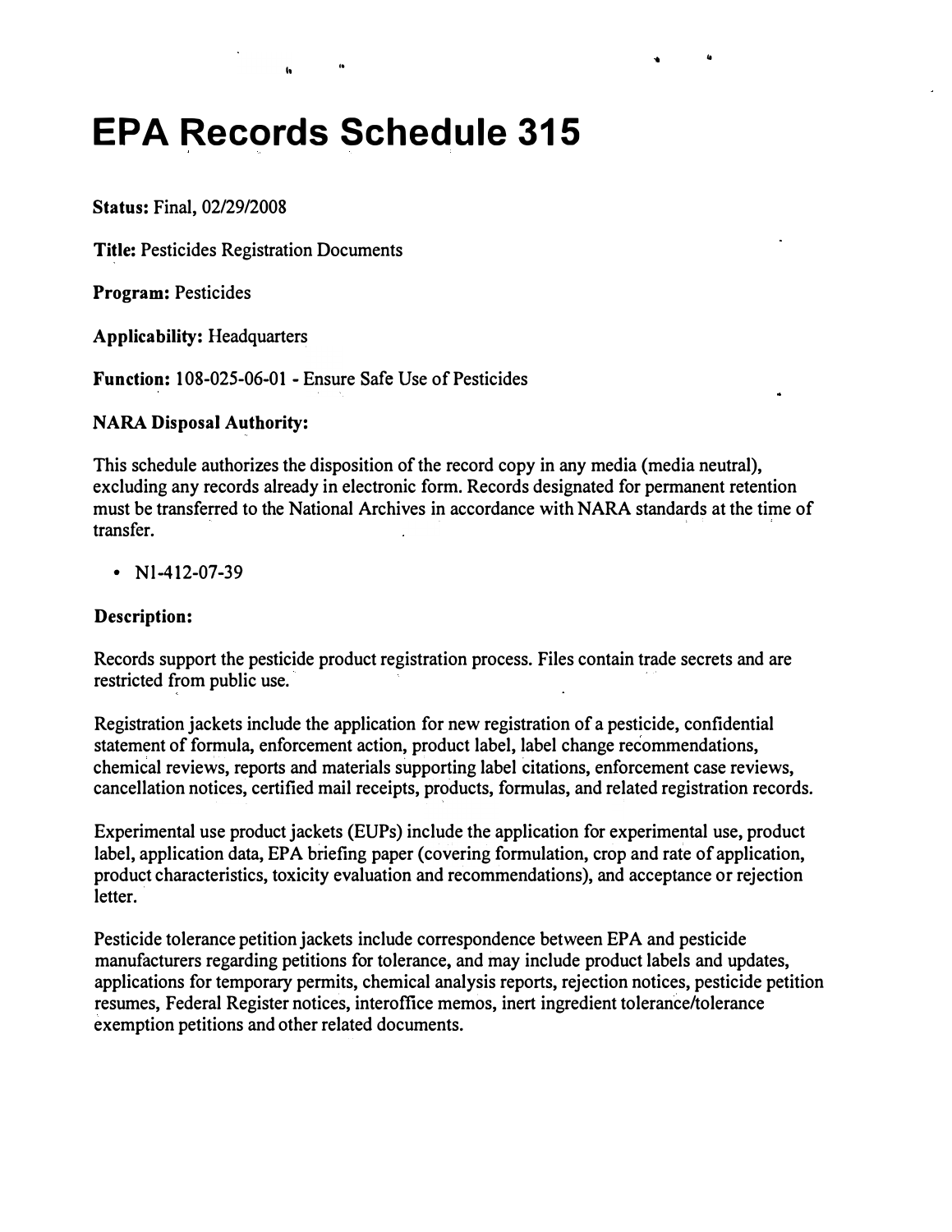"

24c applications by state include the applicant's name and address, product name, issue date, expiration date, toxicity, pesticide form, pesticide type(s), chemical active ingredients, and percent concentration of each ingredient, and sites and pests.

#### **Disposition Instructions:**

**Item a:** Registration jackets

- **Disposable**
- Close inactive records when product canceled or withdrawn.
- Destroy 15 years after file closure.

**Item b:** Experimental use product jackets (EUPs)

- **Disposable**
- Close inactive records when experimental use is completed or rejected.
- Destroy 15 years after file closure.

**Item c(l)(a):** Established tolerances - Pesticide tolerance petition jackets - Nonelectronic

- **Permanent**
- Close inactive records when tolerance is established.
- Transfer to the National Archives 13 years after file closure.

**Item c(l)(b):** Established tolerances - Pesticide tolerance petition jackets - Electronic

- **Permanent**
- Close inactive records when tolerance is established.
- Transfer to the National Archives 5 years after file closure, with any related documentation and external finding aids, as specified in 36 CFR 1228.270 or standards applicable at the time.

**Item c(l)(c):** Established tolerances - Pesticide tolerance petition jackets - Electronic copy of records transferred to the National Archives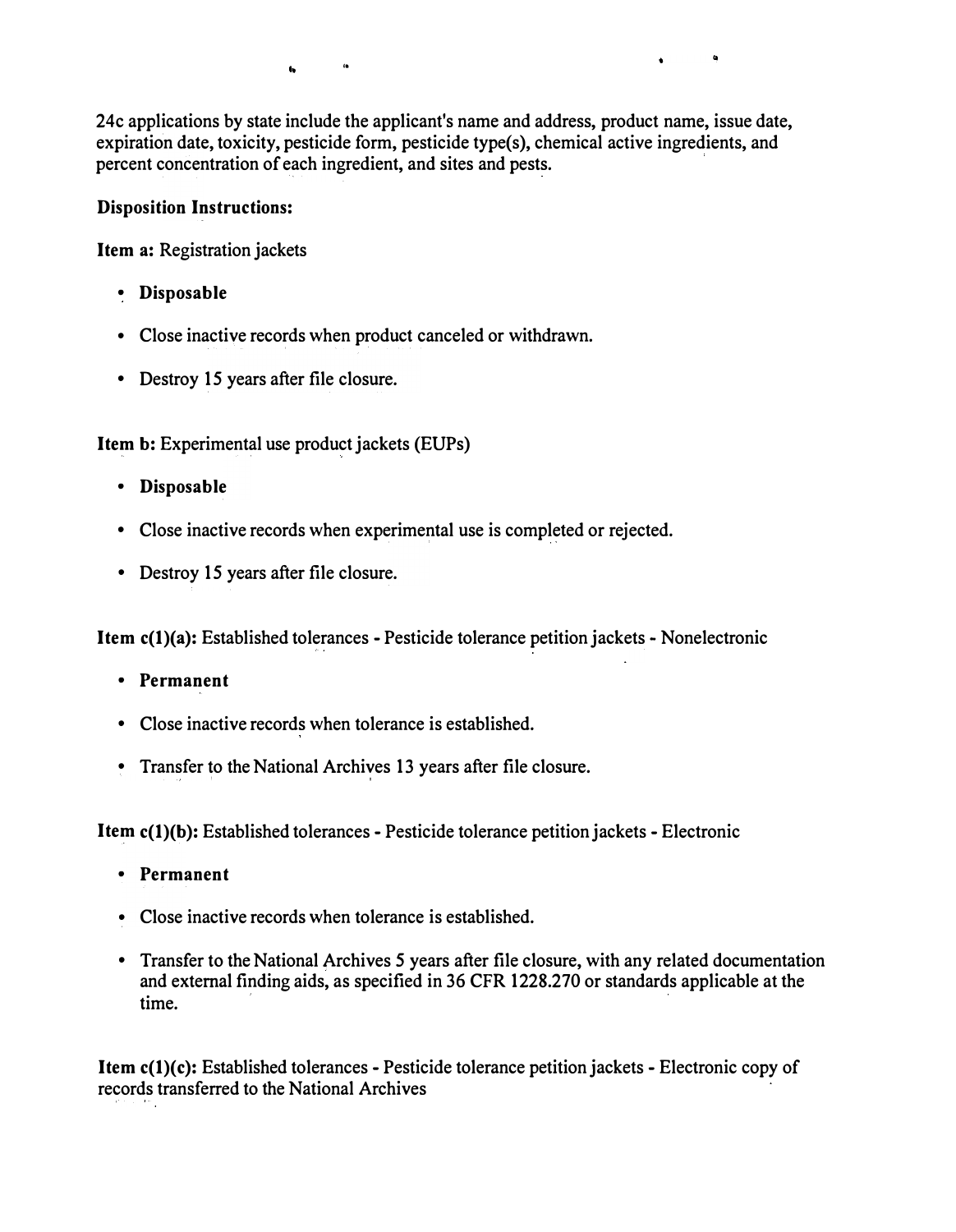- **Disposable**
- Close file upon transfer to the National Archives.
- Delete after electronic record copy is successfully transferred to the National Archives.

**Item c(2):** Established limited or temporary tolerances - Pesticide tolerance petition jackets

- **Disposable**
- Close inactive records when tolerance is expired.
- Destroy 8 years after file closure.

**Item c(3):** Inactive tolerances - Pesticide tolerance petition jackets

- **Disposable**
- Close inactive records when product is withdrawn or declared inactive.
- Destroy 8 years after file closure.

**Item d:** 24c application by state

- **Disposable**
- Close inactive records when product is canceled or withdrawn.
- Destroy 15 years after file closure.

#### **Guidance:**

Records containing sensitive information must be shredded or otherwise definitively destroyed to protect confidentiality.

Jackets are checked out only to Agency employees with FIFRA CBI clearance and special bar code. Jackets are tracked in the JACKETS system and maintained in the OPP Information Services Center File Room.

Specific legal citations include: